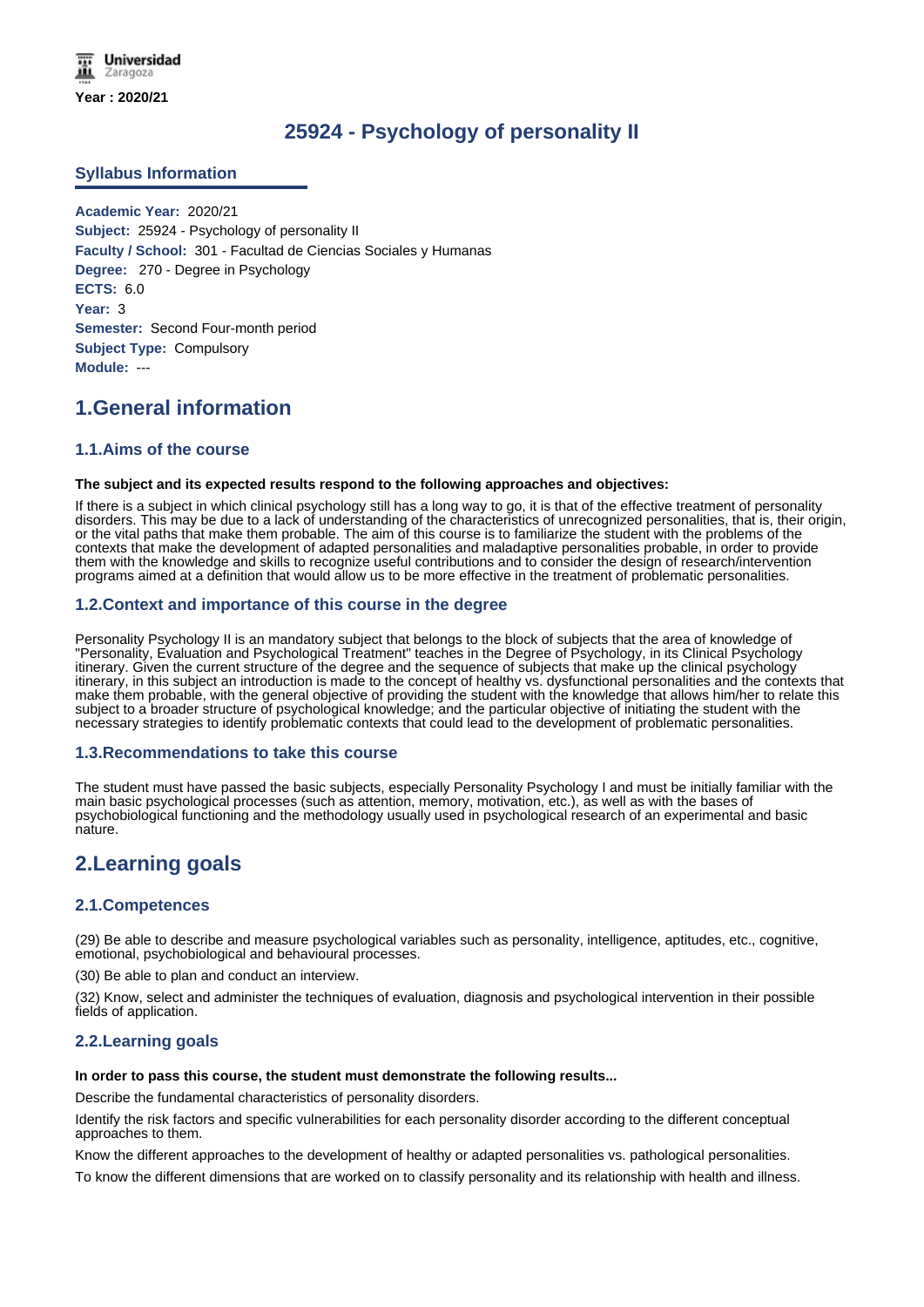## **2.3.Importance of learning goals**

The study of personality is the cornerstone of human understanding. Once formed, and regardless of the processes of modulation and variation to which it is subjected, personality is the factor that filters and skews information processing and other basic processes. The professional of psychology in general, and clinical in particular, should be aware of the aspects that contribute to the adequate formation of the normal personality, and at what point and through which processes, the process of normal formation can be altered.

# **3.Assessment (1st and 2nd call)**

## **3.1.Assessment tasks (description of tasks, marking system and assessment criteria)**

#### **The student must demonstrate that he/she has achieved the intended learning outcomes through the following assessment activities:**

Written test (grade from 0 to 10) at the end of the term: it may mean around 60% of the final grade (to be determined at the beginning of the course). The test may contain true/false, multiple choice, short answer, or development questions.

Continuous work (grade from 0 to 10): this may be around 40% of the final grade (to be determined at the beginning of the course) and involves carrying out various activities and/or writing reports and/or discussing a topic of particular interest, etc. In order for this score to be taken into account in the final mark, the student must pass the written test by reaching at least 5 out of 10 points.

Note: In the event that, for health safety reasons, a change is considered in the teaching from classroom-based to blended learning, the following modifications may be made in the evaluation of the course:

1. The written test will be taken by telematic means with a specific time frame (e.g. through Moodle). The control of the student body during the test will be done through the Google Meet application or other platforms approved by the university.

2. Work done on an ongoing basis during the course will be delivered individually through the Moodle tool.

# **4.Methodology, learning tasks, syllabus and resources**

## **4.1.Methodological overview**

#### **The learning process that has been designed for this subject is based on the following:**

The Personality Psychology II course will follow an eminently participative methodology, using as a reference the problem-based learning methodology to stimulate in the student critical thinking, analysis and discussion of the validity of the different theoretical approaches, and in short, the development of the necessary strategies to define the model they will adopt in their professional practice.

**Note:** In the event that, for health safety reasons, a change is proposed in teaching from face-to-face to semi-presential or non-presential, the following modifications may be carried out

1. Classes will be adapted to the telematic format.

2. Moodle will be used as the preferred way of exchanging material and theoretical and practical explanations. Scientific articles, case studies, Power Point presentations and links to various content of interest will be published.

3. Additionally, videos of different theoretical topics will be recorded with visual support through Power Point presentations or online classes can be given through Google Meet or other tools approved by the University.

4. Mentoring will be carried out through email and/or meetings via Google Meet or other tools approved by the University.

## **4.2.Learning tasks**

**The program offered to the student to help him/her achieve the expected results includes the following activities:**

Master classes

Oral presentations by the student

Case analysis

Design of experimental preparations (real and/or virtual) to study some aspect of personality

Viewing audiovisual material

Attendance at conferences and lectures related to personality (if given during the teaching period)

Participation in scientific experiments (if they occur during the teaching period)

Theoretical classes: 2 hours/week

Practical classes: 2 hours/week/group

## **4.3.Syllabus**

APPROXIMATE SUBJECT MATTER: